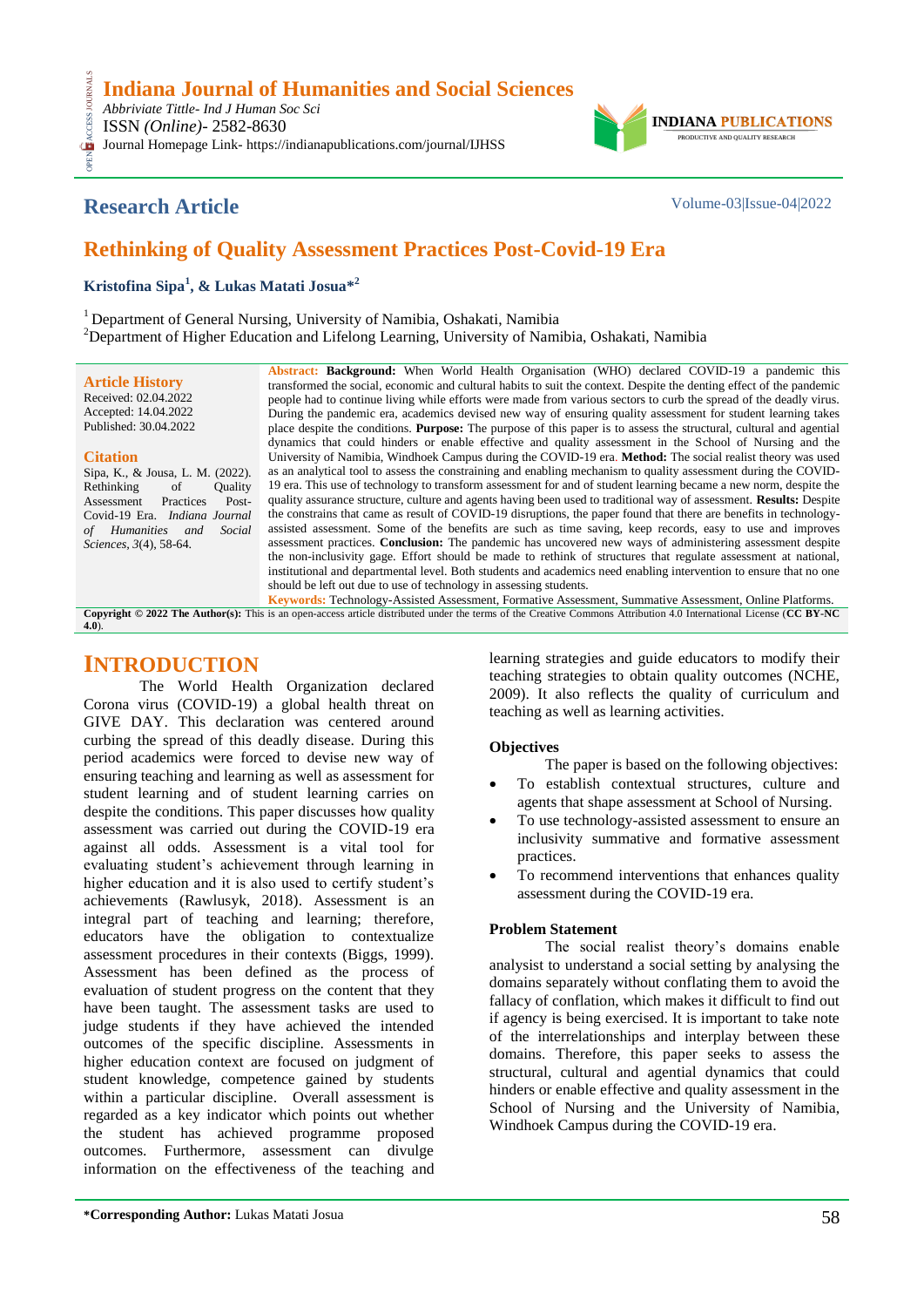## **METHODOLOGY**

This paper used the Social Realist Theory of Margret Archer as an analytical tool to assess the constrains and enabling mechanism to quality assessment during COVID-19 lockdowns. The role of social realist theory's domains of structures, culture and agency is engaged in relation to student assessment during the focal period.

## **Structure**

Archer (1996) defines structure as the world out there with physical and human material interests and roles, which may be unequally distributed in a social realm. The structures are such as policies, regulations, physical and human material mechanisms. The changes in structure contribute to changes in the culture (beliefs, norms, attitude, values or views) and agency (people or actors). The structural domains do not work in isolations but are interlinked and interrelated with the culture (parts) and agents (people).

The assessment process at the University of Namibia (UNAM) is guided by the institutional Assessment Policy and general information and regulations outlined in the prospectus. Consequently,<br>the assessment harmonizes with international the assessment harmonizes with recognitions, national legitimacy and credibility of academic programs as well as the external bodies such as Nursing and Midwifery Council of Namibia, Ministry of Health and Social Services, National Council for Higher Education (NCHE) and National Qualifications Authority (NQA). The Internal body is the Centre for Quality Assurance and Management (CEQUAM) is responsible for the assessment in UNAM.

## **Culture**

According to Archer (1995), cultural mechanism emerges from ideas, beliefs, theories, values, ideologies and concepts which comes from the discourses used in a particular setting. Culture can be constituted in policies, institutional documents or espoused in discourses in the context. Culture can constrain or enable quality assessment in a high education context.

The National Qualification Framework fosters culture transparency through learning outcomes and assessment. It is through culture whereby an educator develops norms and values to conform within assessment criteria as stipulated at national level, such as the National Qualification Authority. At institutional level the assessment policy provides direction in the use of the appropriate assessments procedure, criteria and methods. It also highlights the types of assessment that can be carried out to determine student achievement on anticipated outcomes. In the cultural context, the traditional way of assessment has been decolonized and transformed into digital assessment during the COVID-19 outbreak. All students are being taught remotely and

assessment also being carried remotely via Moodle platform. However, UNAM has experienced many challenges related to the use of technology and network coverage. Both students and educators have the same experiences but some students were not having access to digital technology devices as a result of their socioeconomic background. The problem of students not being able to access digital technology devices could have been avoided if inclusivity in assessing students was considered during the implementation of remote teaching.

## **Agency**

Agency is about human interactions that may change or transform things or keep it statics or the way it is. Agents are people who operate within a particular structural and cultural system. Social interaction of agents in a high education context can bring about structural or cultural changes (i.e. morphogenesis) or may keep things unchanged (i.e. morphostasis). Emergency personal powers and properties are exercised as people interact with parts (structure and culture) (Archer, 2003).

Agency in the assessments include students, and lecturer, Head of Department (HOD), Faculty and school dean and quality assurance department such as CEQUAM, and NCHE and NQA. Students are considered passive recipients in assessment because they are at the receiving end of the finished product. Lecturers, Deans and HOD are responsible for development and implementation of assessment (UNAM, 2015). In addition, the implementation of eLearning is also facing problems such as performance, cost, and technology access, availability of resources for students particularly in informal settlements amid social inequalities (Zabadi & Dammas, 2016).

Students have to comply with the assessment as stipulated in the assessment policy. However, sometimes the quality of assessment has been compromised. Because of online assessment, students were not prepared and trained to be assessed online, but they were assessed during remote teaching. The challenged of online cheating was observed, and the students were cheating because there were no effective measures in place to prevent cheating during assessment. This happened because no training was provided to eradicate cheating during assessment. Therefore, this paper advocates for effective preventative measures to be implemented in order to reduce cheating because it is compromising the quality of teaching and graduate attributes. Therefore, appropriate training for online assessment should be provided to lecturers by the university. Students could be assessed using case studies that would trigger the student's mind to think critically rather than giving them short questions whereby the student would look for answers in the notes, books and from online sources.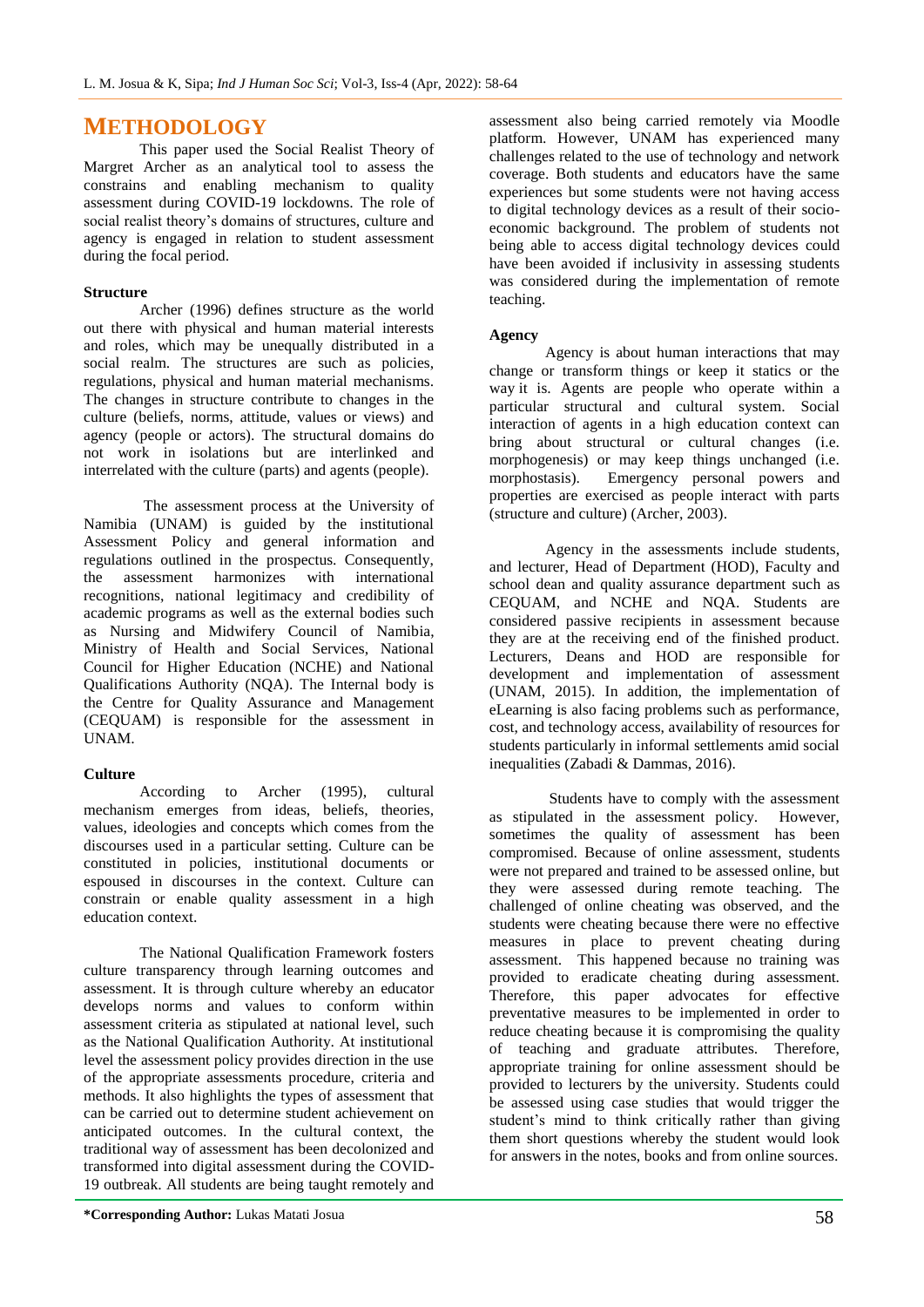Each of the social realist domains, separately, has the potential to enable or constrain achieving quality assessment. Because once the parts (people and culture) are conflated, it is impossible to distinguish if the agency is being exercised. The three domains should be viewed as separate domains of reality, each with properties and powers (Shalyefu, 2017). Once you understand the separate contribution of the three domains to a social setting then try to understand their interplay between them (Mogashana, 2015). Despite separate analyses of these domains, it is important to note that the interrelation when they interact.

# **CONCEPTUALIZATION OF ASSESSMENT IN HIGHER EDUCATION**

This paper conceptualise assessment in high education context, assessment theories and principles of assessment in higher education. It describes how assessment theory were used, during COVID-19, by educators to assess student performance. Furthermore, the paper discusses the principles of assessment that educators used during the assessment period. It deliberates on the impact of technology enhanced assessments. Finally, the paper concludes with management of assessment in relation to quality assurance.

Before deliberating on the content of assessment, the purpose of assessment in the School of Nursing (SON) is discussed. Furthermore, assessments serve as a provision of feedback to all external stakeholders. This feedback indicates whether the student has achieved the appropriate level in a particular curriculum against the academic standard set by UNAM, NQA and NCHE. It further facilitates learning environment among students through timely feedback. Assessment is used as an indicator to determine whether the student has achieved programme proposed outcomes. It also provides information on the effectiveness of the teaching and learning strategies, and can guide educators to modify teaching strategies to obtain quality outcomes (NCHE, 2009). In addition to this Brown (2017) has identified another purpose of assessment to certify students for graduation and characterize student performance in an orderly manner. It provides informed decisions to an educator on assessment strategies and ability to conceptualize it. The assessment methods, choices, conditions and strategies context are guided by assessment policy and general information and regulation in the prospectus which serve as guidelines to educators and students. At UNAM, students can be assessed through formative, diagnostic and summative approaches.

#### **Formative Assessment**

Formative assessment is assessment whereby the student's progress is assessed, and outcome is used to offer feedback to students during the course. This allows students to improve on their weakness in a specific module. It is regarded as a continuous process, a process oriented and criterion referenced assessment (Brown, 2017). The main goal is to monitor student learning progress and provide ongoing feedback. The feedback can be used by an educator to improve on their teaching strategies and students to improve on their learning (Ellery, 2008). Formative assessment is only communicating student abilities to internal parties, those who are involved in student learning such as the student, lecturers, academic developer and quality assurance department (McAlpine, 2002).

The approaches to formative assessment are such as test, assignment, practical assessment, case studies and portfolios. In formative assessment, lecturers are expected to be honest and more open to students when they provide student feedback after assessment. At SON the formative assessments are scheduled as follows: 4 tests each for a year module course, but there are several forms of assessment such as 1 assignment, 2 case studies and 4 practical assessments. Formative assessment includes diagnostic assessment. According to (UNAM, 2018) the formative assessment is contributing to 60% of the final marks because students are being assessed continuously through the year in the form tests, assignments, portfolio and practical examination. Students are given 2 assessments in a semester per subject if the subject is a year module but they can be given 4 tests in a semester if the subject is a semester course. Despite this assessment schedule of UNAM and educators are not limited to conduct more assessment, this decision is determined by outcomes of the assessment and competence that educators would like to assess.

Diagnostic assessment is the assessment which is conducted during curriculum planning in order to identify strengths, weaknesses, understanding, problems and skills before the initiation of the modules. The weaknesses and strengths that have been identified in particular modules would help educators and academic developers to review the course. This assessment would help lecturers to determine the type of tools to be used when they are designed as course outline and syllabus prescribed. Quality assurance is crucial in assessment because it safeguards that assessment has been conducted according to protocol of a particular institution.

The diagnostic assessment is used to verify if the entire content was acquired, ensure that levels are allocated according to Bloom's taxonomy, and outcome if it is aligned with the course outline. Furthermore, diagnostic assessment is used to determine if assessment marks are allocated according to the level of Bloom's taxonomy. During formative assessment, an educator might spend a lot of hours marking tests and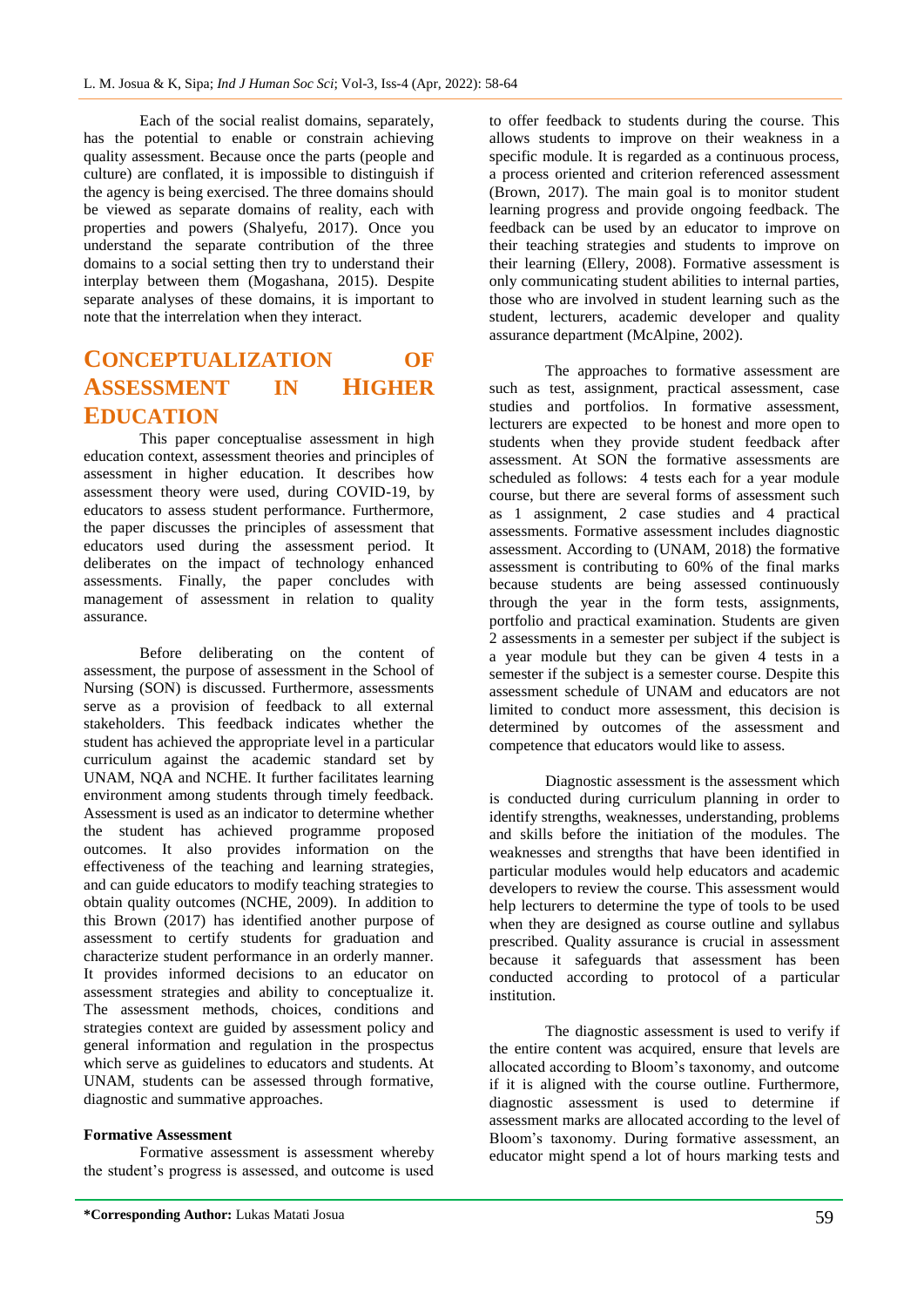assignments by providing written feedback (Dunn, 2004).

Despite this feedback, students often are not paying attention to those comments. However, all formative and summative assessments are compulsory and are graded. Students must prioritize their efforts to obtain good marks on graded assessment. Quite often it is realized that students do not actually pay attention to short question and ungraded activities such as quizzes. All formative assessments compulsory, whether graded or ungraded, in order to help students to gain skills and competence on specific units because students are tending to prioritize their efforts on graded assessments. The diploma course is being offered at the entry level of Bloom's taxonomy. The complexity of the course content is fairly low; students are mostly required to memorize, understand and apply information. For the enhancement of quality purpose in nursing education the students need to be assessed on each unit. This could be in the form of a test, quiz, case presentation and problem solving. This enables educators to evaluate the quality of curriculum in teaching and learning and learning outcome against marks obtained by students during assessment. If students have obtained high grades in the activity, then it is a good indicator that the teaching strategies that is used aligns with learning outcome and assessment. It indicates quality in teaching and learning of that specific content.

#### **Summative Assessment**

Summative assessment is assessment of learning which is aimed at evaluating students after a period of learning. The purposes of summative assessments are involved in selection and certification of students at the end of the academic year (Brown, 2017). Student achievement is being summed up in this assessment in the approaches such as tests and examinations. Nevertheless, students do not get feedback after this assessment. Summative assessment is a product-oriented and norms referenced assessment (Ellery, 2008). Examination is done at the end of the unit and students are awarded with grades or marks. Those marks and grades are being moderated by moderators before marks being released to a student. Summative assessment is practiced less often compared to formative and it is more useful to external stakeholders when they are evaluating the outcomes and quality of the course offered at certain institutions because it communicates a summary of students' ability to external parties (McAlpine, 2002).

In order for students to be admitted to the summative examination need to have 60% of the continuous year mark which is obtained through formative assessment. However, students are expected to obtain 40% in the examination assessment that is being written at the end of year or semester. It is being written for at least 1 to 3 hours and the final pass mark should be 50% on average. However practical sessions

are used for both formative and summative assessment and students are expected to obtain 50% in each assessment. Assessments are regarded as part of teaching strategies and students can be taught through teacher-centered approach and student–centered approach(UNAM, 2018) . Quality of assessment is guaranteed by moderators, in the internal and external areas to enhance quality in nursing education.

#### **Assessment Theory**

Luckett & Sutherland (2000) have identified assessment theory which is described as an approach towards assessing students' performance and it involves two approaches. They are norm referenced assessment (NRA) and criterion-referenced assessment (CRA).

#### **Norm Referenced Assessment (NRA)**

The Norm Referenced Assessment (NRA) is a type of assessment which is usually done at the end of the year or semester, to evaluate students' performance to report a successful rate for all modules. It is conducted by comparing student performance with other students in the same cohorts. Criteria in these assessments should be transparent, consistent and implicit (Lee, 2014) . It allows the lecturer to safeguard validity and reliability in the assessment. It is indicating the average performance of students whether the student performed better or worse than the average. The student's performance is measured by a normal distribution curve (Lok *et al.,* 2016). The midpoint of the curve is indicating majority performance and the end tail curve indicating poor performance. On the contrary, Knight (2001) criticized this type of assessment, that it does not reflect the precise picture of individual students and the results are too generalized. He does not consider it suitable for improving the learning environment of individual students. Especially when a student needs to be assisted at an individual level.

However, at SON this NRA is not practical by lectures at individual level. However, results are presented to the examination committee. Consequently, examination committees and examination officers are the one who are responsible to determine Normal Reference Assessment per cohort to evaluate quality of education curriculum. This is usually picked up by the academics unless when they require the student-lecturer evaluation reports for promotion purposes.

#### **Criterion Referenced Assessment (CRA)**

Criterion Referenced assessment is a type of assessment which is done to evaluate students' performance at individual level (Lok *et al.,* 2016). It measures knowledge, skill and competence acquired by the student and personal development of individual students. This assessment is done on an ongoing and continuous basis. The student's work is evaluated against criteria and standard for a specific discipline (Luckett & Sutherland, 2000)**.** Criterion Referenced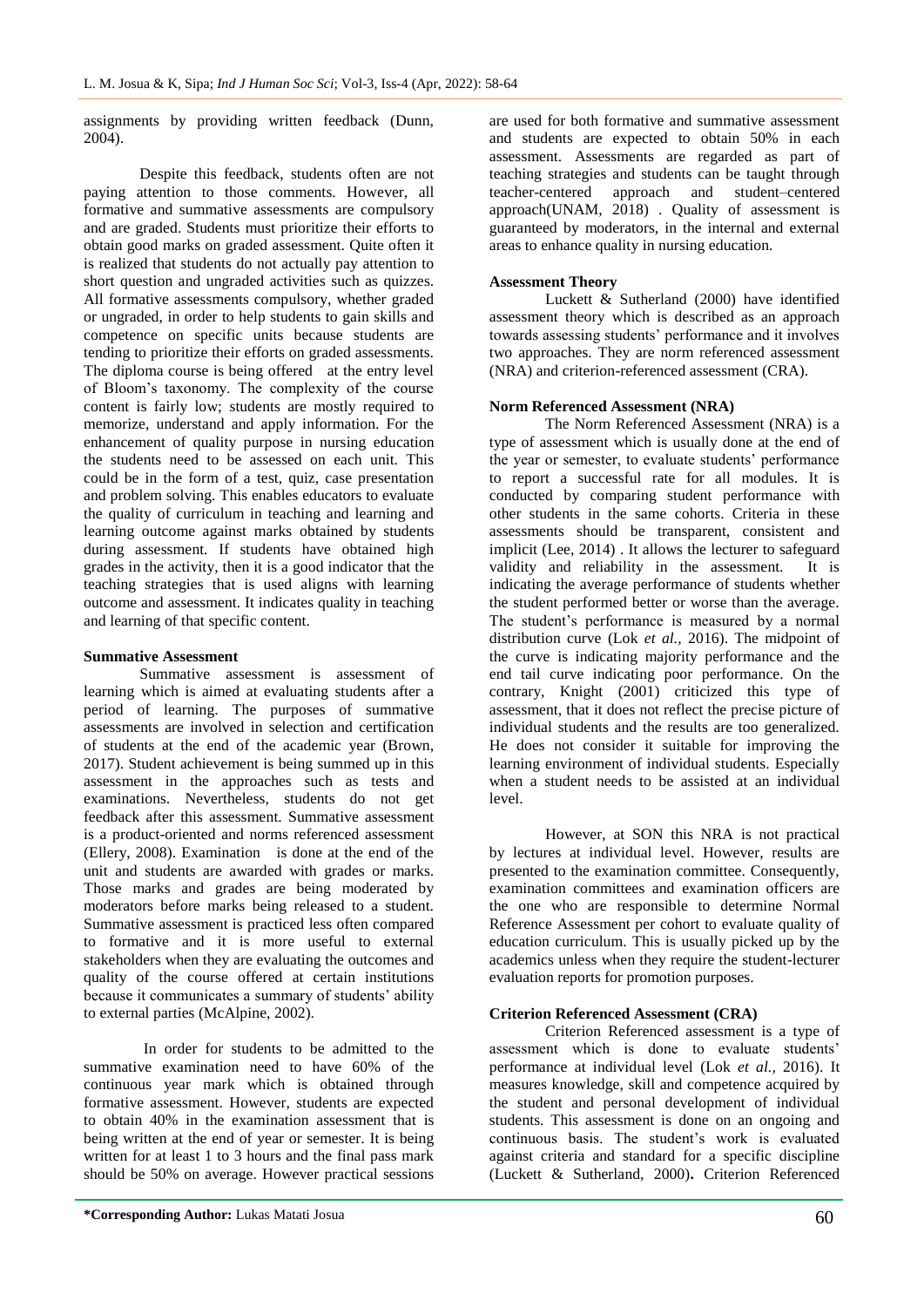Assessment is also linked to teaching and learning activities and student assessment. It is based on a student's observable outcomes, instructional tasks and assessment. It focuses on all student performance on each activity performed by a student. Assessment criteria also need to be transparent and explicit to the students (Lok *et al.,* 2016)

The CRA approach enhances lifelong learning and self-monitoring skills in individual students, provided students are granted a chance to evaluate their own work. This can facilitate the student to be more successful and promote quality assessment as well as teaching and learning among students (Boud & Falchikov, 2007). Therefore, we are advocating for UNAM to use the Criterion Referenced Assessment more frequently because it focuses on student's individual performance and it could reflect quality academic achievements of each graduate.

### **Principle of Assessment**

Luckett & Sutherland (2000) specified that the principle of assessments is including validity, reliability, transparency, authenticity, fairness, inclusivity and affordability. In this context, validity, reliability, fairness and flexibility are considered as imperative and relevant concepts at UNAM and for the modules reviewed.

Reliability refers to the consistency of the assessment instrument and marking against marking criteria of assessment outcomes and interpretation. Students must be awarded with the same marks in particular outcomes based on their response and performance against assessment criteria. All assessors must reach the same decision on the candidates' competence based on the evidence given according to the assessment guiding tool (Luckett & Sutherland, 2000). When the same assessment material is submitted to different students, the assessor and student should reach the same result. There should be a consistency in the assessment provided that assessment must be correctly marked and the result must be correctly and accurately recorded (Brown, 2017).

The principle of reliability is being addressed because all assessments are being moderated by internal and external moderators. Moderation is done for consistency and the same exam question paper is written by all students the campuses country-wide. There is consistency in teaching by different lecturers across the campus, and students are being taught the same module content, and exit outcomes are the same. Hence consistency is expected in the assessment outcomes. All question papers are submitted with a memorandum which serves as a marking guide and the markings are awarded according to the rubric.

Validity in the assessment is used to ensure that all assessment tools must measure what it is

supposed to measure according to intended outcomes of the curriculum. There should be accuracy and appropriateness in the assessment of content knowledge, epistemic knowledge, problems solving and enquiry knowledge. The assessment should not include the content that was not taught to students (Luckett  $\&$ Sutherland, 2000). All assessments are being moderated to ensure quality assurance and determination of validity. Formative assessment is being moderated by an appointed internal moderator who is regarded as subject expert and summative assessment is moderated by internal and external moderators. The purpose is to guarantees that the assessment is being carried out to assess what is supposed to be assessed according to the intended outcomes in the curriculum and fit for purpose. Validity can be also used to evaluate if marks and questions are aligned according to the level of Bloom taxonomy and blueprint. It must be noted that massification of students has increased class sizes, and as a result of this an educator may look for quick and easy assessment approaches which are suitable for large classes and omit some Bloom taxonomy level in the assessments (UNAM, 2018).Hence, I am advocating for the General Nursing Department to develop a rubric system that would enable educators to conduct the marking of assessment scripts more swiftly, simultaneously and ensure it would cover all aspects of Bloom's taxonomy**.**

Fairness means assessment should be fair to the students and must be based on the content that students are being taught in a specific discipline. The principle of assessment is applicable in both summative and formative assessment. Student's needs and characteristics must be considered to ensures equality and equity are observed. Students' diversity and needs must be taken into consideration during assessment. People living with disability need to be given extra time depending on their nature of disability. They should be provided with easily accessible venues for example a ramp for wheelchair-bound students) and materials which are appropriate, such as blind students get their assessment translated into Braille. Students need to be informed about the assessment process, understand the process, and be able to participate in the assessment process without any intruder. They are being informed through assessment policy, general rules and regulation of UNAM and in disciplinary guidelines. Students are also entitled to challenge assessment results and request for reassessment. For example, they can appeal for a test and examination for remarking if the student feels that they were marked unfairly. All students must be assessed equally and no discrimination should be applied. All students are being assessed equally irrespective of their diversity and assessment is conducted based on the UNAM assessment policy. Students are given information regarding assessment procedure, for example they are informed about marks to be obtained in the continuous assessment for them to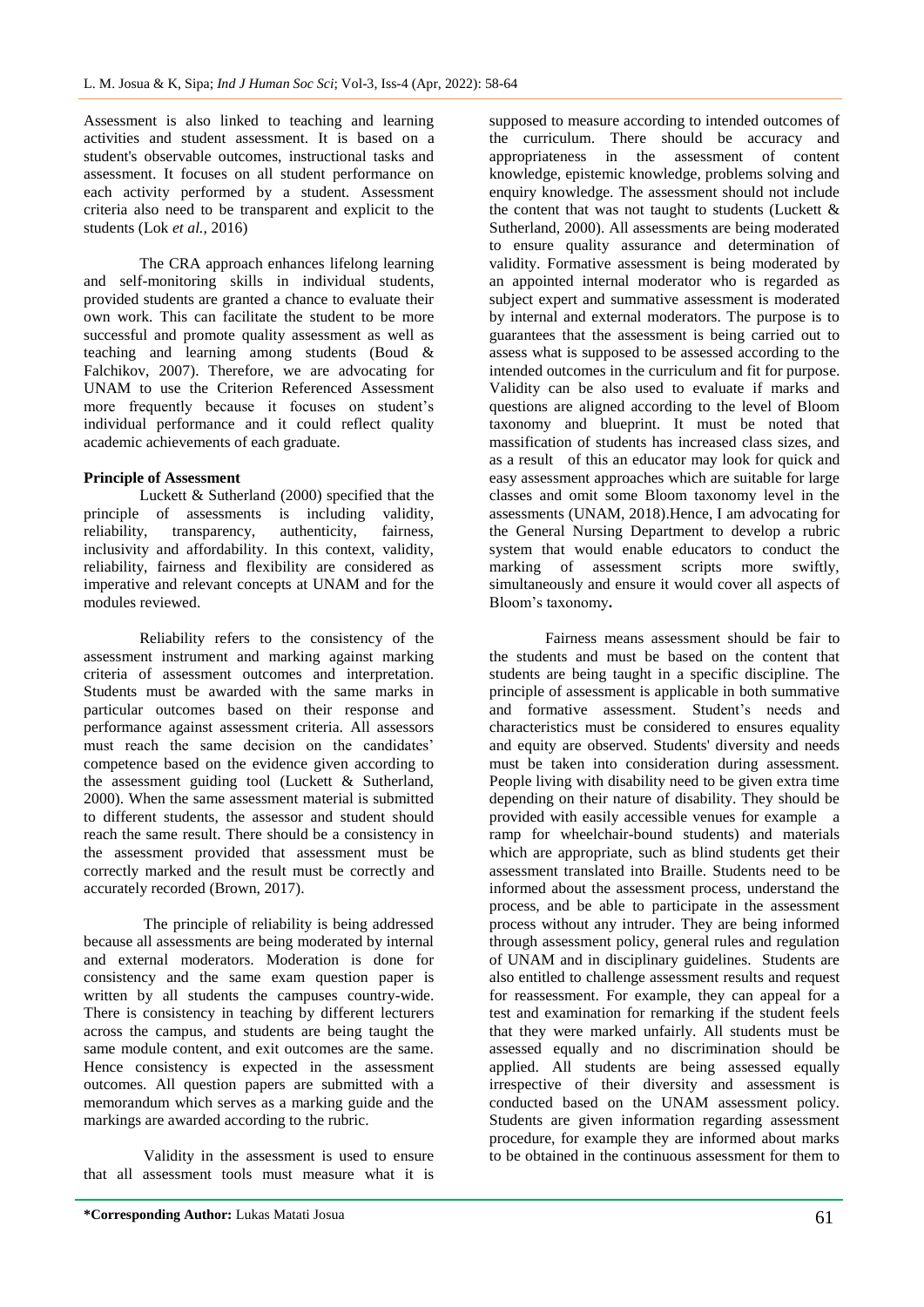be qualified to be admitted in examination, when supplementary and special examination is allowed.

Flexible assessment refers to the process whereby assessment is dynamic and students are granted autonomy to participate in their own learning. This happens by giving them choices to reflect on their learning needs and making informed choices regarding assessment of acquired skills in the specific discipline (Wanner *et al.*, 2021). The flexibility in this context is applicable in summative and formative assessment because students are allowed to be re- assessment. This provision is given in case they missed assessment due to illness and events of deaths of close relatives and other serious unforeseen circumstances. They are informed by the Assessment Policy and general information of UNAM.

Summative assessment is practiced less often compared to formative and it is more useful to external stakeholders when they evaluate the outcomes of the course offered at a certain institution. This is happening with the reason that it communicates a summary of student ability to external parties (McAlpine, 2002). For the student to be admitted to the summative examination they need to have 60% of the continuous year mark which is being obtained throughout the year. Students are expected obtain 40% in the examination which is summative assessment to be written at the end of the modules and it will be written at least 1 to 3 hours and the final mark should be 50%. All students are entitled to receive feedback after assessment. The year mark is announced before examination according to UNAM calendar and the date is determined by calendar and time table committee (UNAM, 2018). Examination is done at the end of the unit and students are awarded with a mark after being evaluated.

#### **Technology Enhanced Assessment (TEA)**

Online teaching and learning and assessment have existed in higher education on part time mode only. However, the COVID-19 outbreak has introduced online teaching and assessment on a full-time mode. Traditional teaching and learning correspondingly assessments were replaced by online teaching and learning as well as assessment.

Online assessments can be conducted as formative and summative assessments, immediate feedback is being given on summative assessment only. For formative assessment students are being assessed in the form of test, assignment and project whilst summative assessment students are being assessed in the form of examination. In both summative and formative assessment students are being assessed on cognitive and affective domains (Lok *et al.,* 2016; & Jaleel & Khanum, 2020).

Online assessment uses all criteria and principle of assessment which is being used during

traditional assessment. All UNAM staff are trained by the Centre for Open, Distance and eLearning (CODeL) department on how to conduct online assessment. All assessments, teaching and learning are taking place on the e-learning platform Moodle. However, all challenges that have been experienced during manual assessment and they are the identical to challenges experienced during online assessment. Students are cheating through online assessment. This is evidenced by high marks obtained during assessment and students are reported to write tests in groups, despite their mechanisms in place that are initiated by CODeL. So as to prevent academic dishonesty during online assessment. When educators set up online assessment, the question behavior must be shuffled within the question so that students are not writing the same question simultaneously. Each attempt is built on the last, and on the layout of the question, every question is on a new page to avoid screenshots of questions. Navigation method is sequential to prevent students from going back to previous questions. Nevertheless, educators were skeptical with marks obtained from online assessment because students were obtaining higher marks compared to traditional assessment. Despite this, it reflects the quality of teaching in the specific subject.

Some students are ready to embrace technology because they show a positive attitude towards technology integration in teaching and learning. Apart from technology teaching, students can also be assessed online in the form of tests, assignments, group work and examinations. Online assessments are being carried out according to principles of assessment such as validity, reliability, fairness and flexibility. All assessments are being moderated to ensure quality assurance and determination of validity. Formative assessment is being moderated by an appointed internal moderator who is a subjective expert and summative assessment is moderated by internal and external moderators. The purpose is to guarantee that the assessment is carried out to assess what is supposed to be assessed according to the intended outcomes in the curriculum. It can also conclude if marks and questions are aligned according to the level of Bloom's taxonomy and blue print.

However, the psychomotor domain is not being assessed online due to the nature of its practicality. Hence students are being assessed face to face in OSCE form in skill laboratories and at clinical areas. Although students are being assessed in a traditional mode, there are challenges that are being experienced during this assessment. These challenges are lack of infrastructure, human and material resources. For students to pass the practical components they are expected to obtain 50% and their practical book must be completed for them to be admitted to the examination. The aim of both assessments is to evaluate quality of curriculum and outcomes as reflected by graduate

**<sup>\*</sup>Corresponding Author:** Lukas Matati Josua 62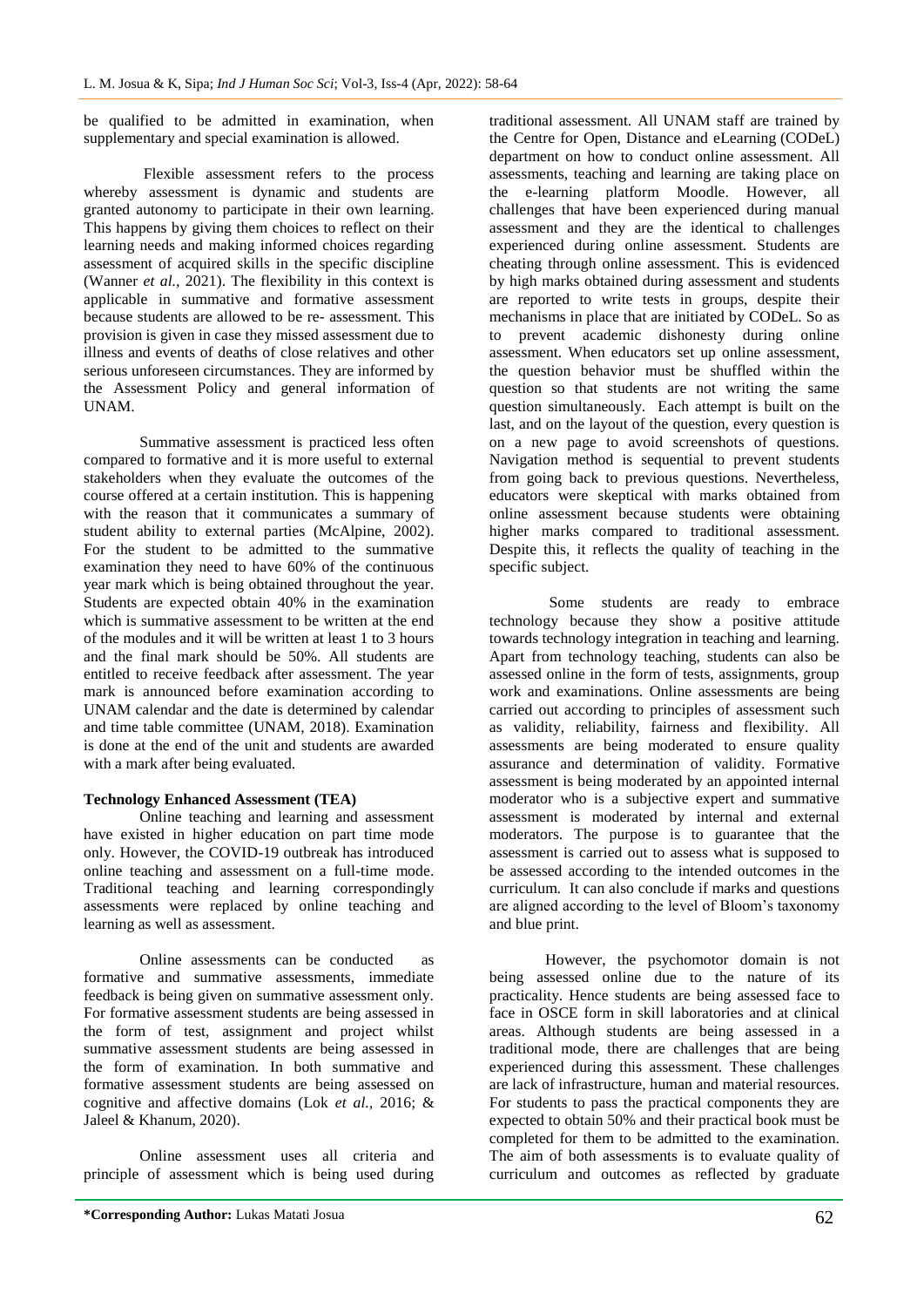attributes. Assessment result is facilitating quality among nurses as it is stipulated by autonomy, professionalism and graduate employability status of the nurse graduate and student. It fosters nurse's educator to develop quality simulation skills if there are sufficient resources for technology. On the contrary OSCE can expose educators and students to COVID-19. Hence, uncertain if UNAM and the external regulation body for quality assurance are able to develop other strategies whereby psychomotor skills could be assessed online.

### **Quality Assurance and Management of Assessment**

Quality Assurance is the process of checking the quality of the process and outcomes of curriculum in nursing education. Quality assurance is aimed to comply, control, accountable and enhance education quality and outcomes of the product (Harvey, 2006). Constructive alignment in the assessment is enhancing quality in assessment and determines the relationship between expected outcome, teaching and learning strategies and assessment. The expected outcome is relating to knowledge, skills and attitude. The teaching and learning strategies are based on the teaching activities conducted by an educator and carried out by students to facilitate and promote a learning environment among students. Assessment is based on how students would be evaluated to determine if they have achieved the intended outcomes of the programmer (Biggs, 1999).

However, some assessment may not be aligned between intended outcomes, teaching and learning activities and assessment. In order to ensure quality assurance and determination of validity at UNAM all assessments are being moderated. CEQUAM is the internal body and is responsible for coordinating quality assurance in the assessment. Moderation is carried out to determine the consistency in the assessment document. All question papers are submitted with a memorandum which serves as marking guide and the markings are awarded according to the rubric.

At SON Quality assurance in assessment is regulated by implicit Quality Assurance policy such as CEQUAM and CPDTLI. The explicitly Quality Assurance Policy is facilitated by NQA, HPCNA and NCHE. The aim of internal quality assurance to guarantee that assessment has met high desired standards criteria and is well robust of both internal and external quality assurances. Therefore, all examination question papers for summative are being compiled by a lecturer who taught that specific discipline and they are being moderated internally and externally by subject experts and formative assessment are being moderated internally. The lecturers are evaluated by the students, supervisor and peer reviewer on their teaching. The feedback is usually given to improve teaching and

learning which is reflected in both formative and summative assessment.

# **CONCLUSION**

We have deliberated on assessment of and for learning in order to evaluate student competence, achievement and certification toward intended outcomes. Assessment strategies need to be constructively aligned with curriculum intended outcomes, teaching and learning activities and assessment. In this paper, we have discussed the assessment concepts, assessment theories and principle of assessment in higher education. We described how assessment theory can be used by educator to assess student performance. We discussed the principle of assessment that educators need to adhere to during the assessment period. We have deliberated in the impact of technology enhanced assessments. We disclosure the role of structure, agency and culture in relation to assessment and reflect the role in assessment as an educator. Finally, concluded with management of assessment in relation to quality assurance.

Based on the discourses in the paper, it is fair to conclude that the pandemic has uncovered new ways of assessing students as a contingency measure. Despite the assessment administered during COVID-19, subscribing more to equality as opposed to equity to make it more inclusive to students with special needs, more effort should be made to advocate for more inclusive gage. Effort should be made to rethink of structures that regulate assessment at national, institutional and departmental level in order to make kit responsive to situational contexts. Both students and academics need enabling intervention to ensure that no one should be left out due to use of technology in assessing students.

## **Conflict of Interest**

Authors have no conflict of interest in publishing this paper

## **Authors' Contributions**

KS wrote a reflexive portfolio of the Postgraduate Diploma in Higher Education, under the mentorship of LMJ. All authors contributed to and finalised the paper.

## **REFERENCES**

- 1. Archer, M. (1996). *Culture and Agency, the place of culture in Social theory.* Cambridge: Cambridge University Press.
- 2. Archer, M. S. (1995). *Realist Social Theory: The Morphogenetic Approach .* Cambridge: Cambridge University Press.
- 3. Archer, M. S. (2003). *Structure, agency and the internal conversation*. Cambridge University Press.
- 4. Biggs, J. (1999). What the student does: Teaching for enhanced learning. *Higher education research & development*, *18*(1), 57-75.